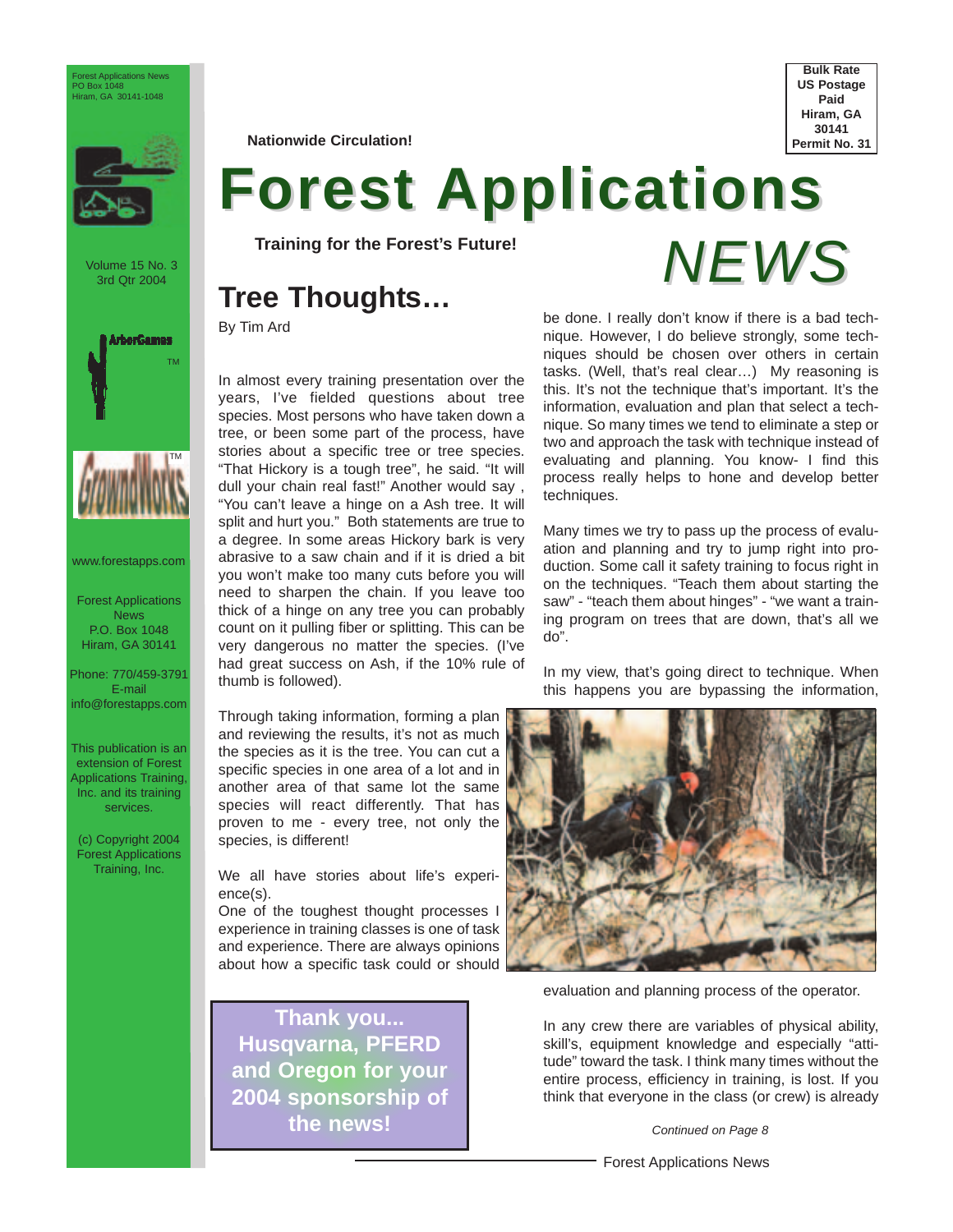#### **Hummer Update**

by Tim Ard

I've made more headway this quarter than anticipated on the M998. Since July the ultimate training vehicle has undergone some major transformation.

Thanks to a great friend (and painter) David White, the truck doesn't look quite so military now. A new scratch resistant black paint job really changed the look of the truck. I sprayed a little paint myself adding our Sponsor names, some flame work and a saw in a camouflage paint design. I think it ended up looking pretty good, you'll have to let me know, check out the pictures.

I am not much of a carpenter, but I wanted the rear cover to be wood and aluminum. So, I decided to tackle the task. For a first attempt it is coming out very workable. I used three saw holders and two brush and pole saw holders to keep the equipment from bouncing around. The GridIron® brand equipment brackets are

super. They work great for landscape trailers, log-

volt converter to power any 12 volt lights or accessories needed in the drivers compartment. The floor has two compartments that double as a workbench and a sliding tray for equipment. Under the worktable slide out, are areas for guide bars and wedges. The wheel

well areas make great separators for our stuff and one holds my Oregon® breaker and spinner to build chain loops in the field. It "c" clamps right to the tailgate (the chain grinder will also do the same) and works great! I left all the wood natural and coated it with a couple coats of polyurethane.

Mechanically the truck was in pretty good shape for a 1985. Not as much the mileage, but time setting around, has worked on the rubber

parts. To date the only items that needed immediate atten-

power inverter that will run a small compressor and an Oregon® chain grinder. I also found a 100 amp 24 volt to 12

> tion were front-end joints and four shocks. Everything else seems to be able to take the miles. We've already towed it about 10k miles. It seems to work well behind the bus. Driving - it's very smooth and corners great but it only tops out about 60 mph. Sixty is fast enough I guess because you can make up time off-road…

Finally, in answer to everyone's question. How is it off road? Everything you'd expect and more! You can roll

right up to a 20" log and pull both from wheels up on it with

no effort. The full-time four-wheel drive is amazing on this truck. I have climbed a couple steep inclines with no effort (one was a new Super Moto-Cross track) at all. I haven't had it in mud or snow date but I can't wait. I know it won't be too many weeks…

We have parked it in a couple show booths already and it really draws a crowd! The military HMMWV M998 is a unique vehicle. We hope you can see it in person soon!

work trucks. They are lockable and hold the equipment without beating it to pieces. I mounted three sizes of Husqvarna saws for all my training projects as well as a large clearing saw and a pole saw by Husqvarna.

ging and tree

I built a fuel and oil box with hold-downs and placed a rooftop vent for fumes to exit and light to enter.

The military Hummer's have 24 volt electrical systems. This makes it suitable to power a 1000 watt



Still to complete…

\*110-volt inverter power source. \*Chain grinder. \*Spare tire carrier. \*New tail and marker light lenses. \*Interior completion

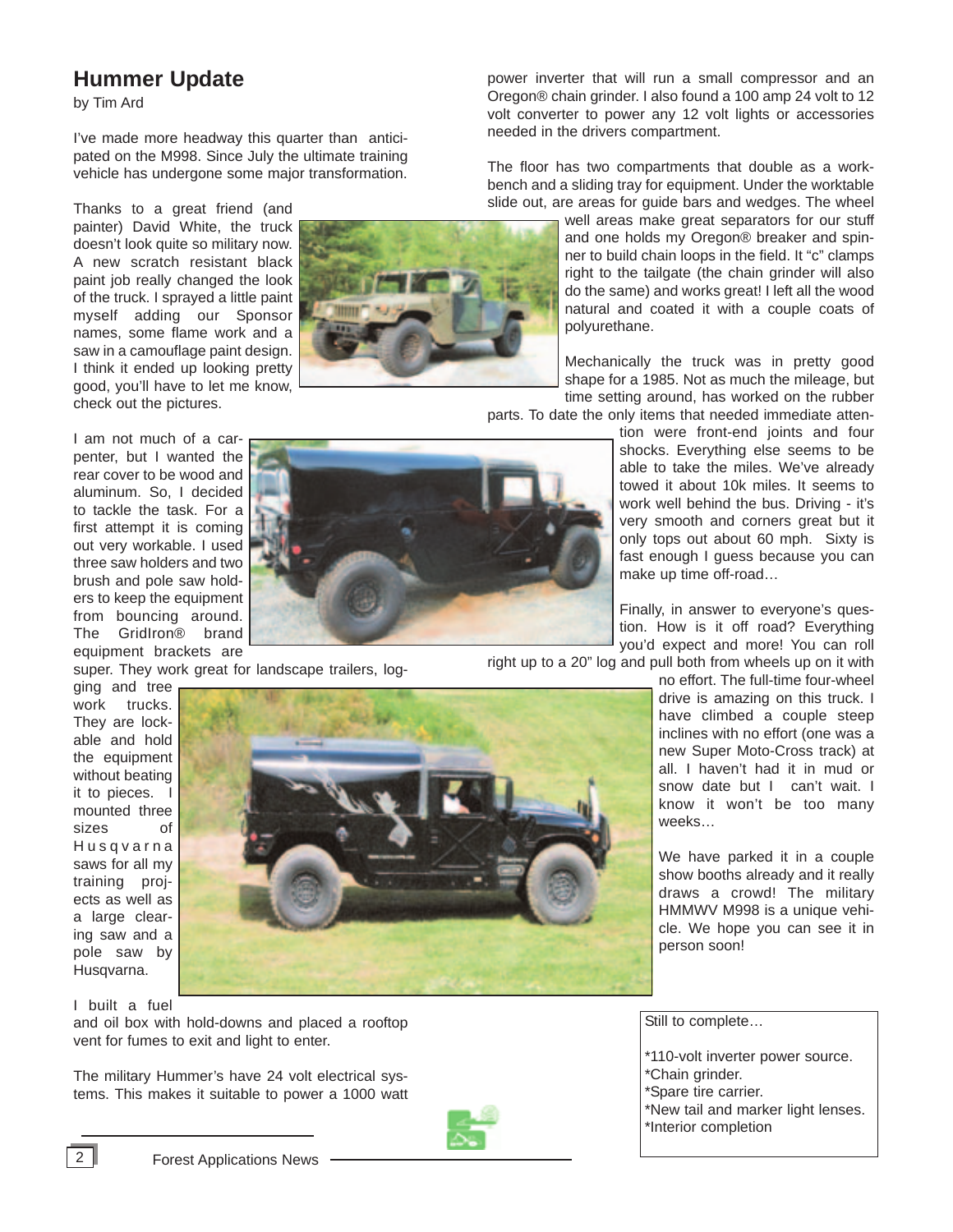#### **Up A Tree…**

Is it important to know how tall a tree may be? If there are hazards and obstacles within its reach, it may well be! Now you can be a bit more confident in your planning process before felling a tree. The Cross-Sight from Forest Applications Training, offers you pocket size tree measurement. Folding to fit easily in your pocket, you can now have a tool at hand to quickly size up a tree.

You can read more about the Cross-Sight on our web at http://www.forestapps.com. The tool may be purchased from **our new eStore on the web or** from Sherrill, Inc. at 1-800-525-8873. The cost is \$12.00.



## **Cross-Sight Cross-Sight**



#### **Sharing Information…**

By Laura Ard

As we start out life, as a baby we are so dependent. We rely on everyone to do everything for us. As we get to the age of a toddler we begin to express our own way and want to do everything ourselves. Then we all know what happens when we become a teen, that we know everything and we are independent.

Now that we are adults we have the ability to learn from each other as we go through life. I know that when we are training we work with people that vary in experience. Some have been in their field of work for 25 years and then we have those that have been there only a year. Training becomes a time for sharing important information for the 1-year employee as well as the 25-year employee. Until someone shows us different, we feel our way is the only way of doing our job.

A training class is a way to share information obtained from many experienced operators as we travel state to state. Training is a tool to bring the employees together as a group, experienced and the inexperienced.

Forest Applications Training, Inc., *comes to you* and provides chain saw safety training. We bring information to your employees to work with planned and more productive techniques. If you would like to discuss setting up a session with your company, you can reach us at 770-459-3791 or by e-mail laura@forestapps.com

Training… is sharing information

Safety First! Laura Ard



**Find out more on our and we will sell at the you no charge on our and the sell of the sell of the sell of the sell of the sell of the sell of the sell of the sell of the sell of the sell of the sell of the sell of the sel NEW e-book...** *The Complete Guide to Chain Saw Safety & Directional Felling* 

*Visit our website at www.forestapps.com*



*Sensible Woodcutting Videos* are still available. Contact us via the website registration and we will send it to you no charge!



**Need chain saw safety material to use for your tailgate and scheduled safety meetings? The Forest Applications Website has articles and pictures you are welcome to use. Surf around the site when you get a little time...**

**Another great resource is our Forest Applications eBook. You can access it through your laptop on a tailgate for a super presentation to your employees. Pick a technique or discuss a hazardous situation with the crew - all at a click of the mouse. Or with the SP version you can print a section for your use. Give it a look-see at www.forestapps.com**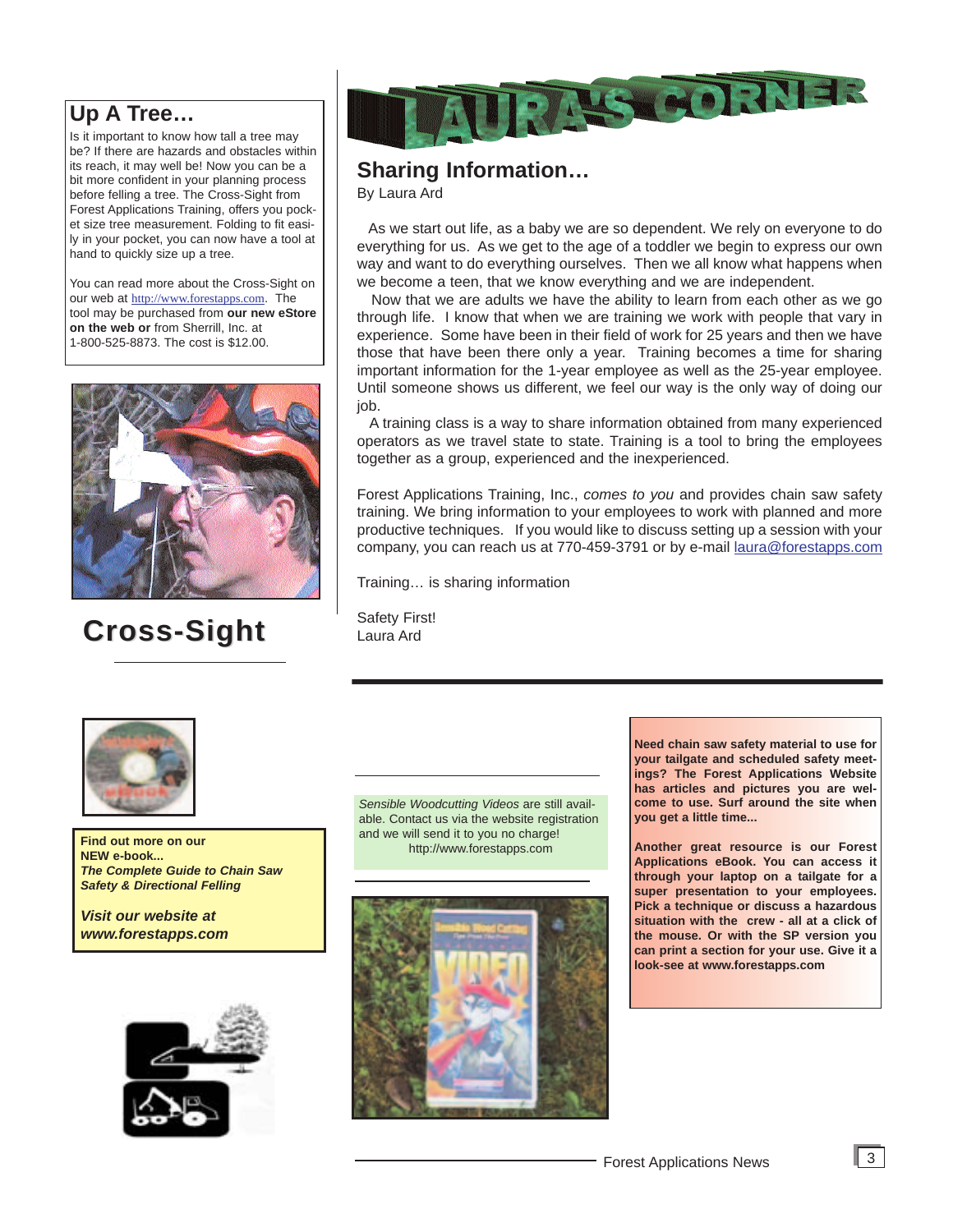

#### **Forest Grove…**

In August we returned to Forest Grove, Oregon to a site provided by Mike Heath of Stimson Lumber Company to hold another hands on training program for Oregon® employees. This year's class was exceptional as we had attendees from their facilities abroad. Some of the class participants flew in from Belgium, Spain, Sweden, Great Britain and even Clackamas (wherever that is). Well, no I was just kidding. Clackamas, OR it's the home of Oregon® Cutting Systems headquarters just outside of Portland, Oregon.

We missed our usual Oregon® host, George Ruggles. George is heading up another opportunity now with Oregon® harvester guidebar's. George has been our contact for many years and has meant a lot to us. Thank You George for all that you've done!

Another long time Oregon® employee, Earl Miner took over the organizational tasks for our program this year. For a rookie he did a fantastic job (just kidding again Earl). It's a lot of work to get, especially with guests from all over, the training coordinated but Earl pulled it off without a hitch. I guess organizing service schools for probably 20 years or so has been a positive experience in this regard. Thanks Earl!



Forest Applications Training, Inc. is proud to have Oregon® as a National Sponsor of this News publication and our training programs across the country.

Visit the Oregon® website at http://www.oregonchain.com. You can find a lot of information on products, safety and general use of chain saws as well as purchase from their unique on-line dealer system. Let'em know where you heard about it… Tim

The training and competition was close again this year. The wind was a factor as the breeze was a bit stiff. I am sure

gusts came by at 50mph many times. It seemed the gusts came just as we would get ready to fall a tree. We were able to work between the breezes and

complete the class though. Everyone did a super job! But only one "bull of the woods" or "bull-less of the woods" could emerge (it's hard to be gender and politically correct here with the name they chose for the winner a few years back). Our one woman



contender, Marji Adams, came very close to the lead… but, Louis Moens from Belgium took first place and the coveted bull of the woods title for 2004.

Congratulations Louis!

# Right at home!



**Louis Moens**

Tall Trees?



Motion pictures that is…

They are in the movies now… Oregon® has added several video streams to the website telling the Oregon® story. The history and the future of their products are outlined in the videos. You can view them right on your computer. You have heard the name or probably used Oregon® saw chain and guide bars if you have operated a chain saw. 90% of the chain saw manufacturers use Oregon®. It's great to see the incredible history behind most sawing experiences.

If you want to know more about the super products and the enormous industry commitment of Oregon® Cutting Systems you should check out a couple new additions to their website. www.oregonchain.com

Check it out!



Beautiful Site....

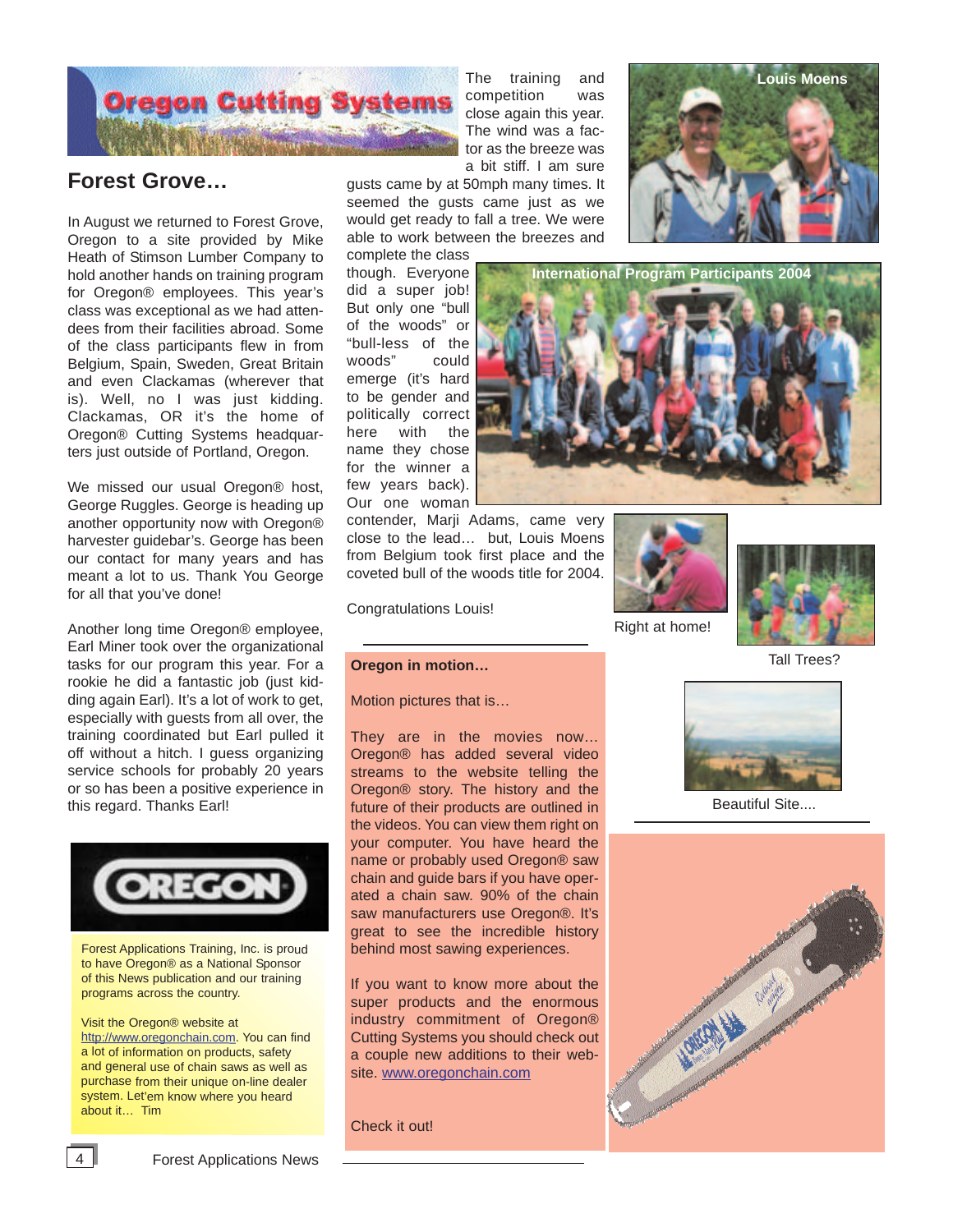#### **eBook**

Order your eBook online at the New Forest Applications Training eStore. http://www.forestapps.com/e-book/eStore.htm

The Forest Applications Training eBook has over 200 pages, 180 photos and 13 unique video clips. All can be read, seen and played from your computer. This is a great training tool for tailgate sessions, new employees or just as a great refresher for yourself. Get yours today for as little at \$19.95 including shipping and handling from the eStore. Pay by credit card on the secure authorize.net pay connection from our website or call 1-800-208-6171 pin# 1235 to place your order.

If you're not computerized... a black and white printed version is available for only  $$29.95 +$ \$4.00 shipping and handling.

### *Road Review*

This quarter I am upgrading our section on training efforts and travels. In the future I am going to write less and enlarge some of the photos to make you more visible. I was looking through some past issues and realized there were some pretty good looking people out there that have attended our sessions but the pictures were too small to see ya.

I have tried to get as many pictures in as I could with explanations of all the training activities in the field listed in the text. In the future I will pick four or five events to include and give more space to the photos. We'll try it for a while anyway, let me know what you think.

I appreciate all the organizers and especially the attendees for making our programs successful. Thank You!





Boonville, NY Woodsmen's Day's Demo crowds at the CJ Logging/Husqvarna area.



Charlie Gibson was the 1st place winner in Duffield, VA S.A.L.T. Logger Competition on Labor Day weekend. The top nine competitors below...



Ledyard, CT Public Works. Great Group!



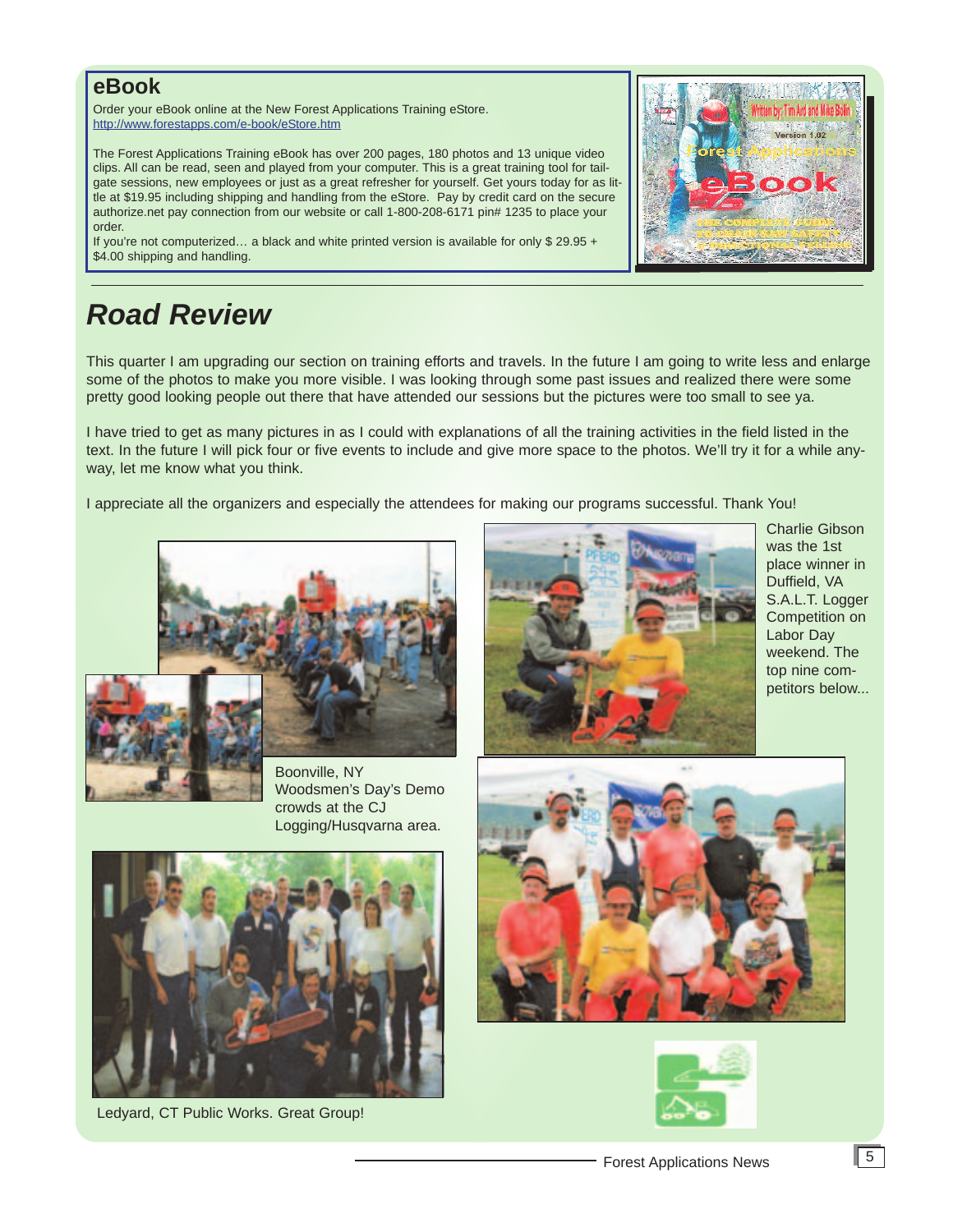

Cape Cod area training class.



Rhode Island Construction Safety Day...



GA LTAP two-day hand's on saw program. Cartersville, GA



Connecticut Student Career Day



# **间Husqvarna**

Tough Name. Tough Equipment.<sup>™</sup>

#### **HUSQVARNA OFFICIAL SPONSOR OF THE 2004 CAPITOL HOLIDAY TREE**

CHARLOTTE, N.C. — Husqvarna will serve as an official sponsor of the 2004 Capitol Holiday Tree, which will decorate the front lawn of the U.S. Capitol Building in Washington, D.C. This is the fifth consecutive year Husqvarna has been chosen as a sponsor for the program. Husqvarna will provide two professional grade chain saws for the tree cutting ceremony as well as safety apparel for the individuals who will perform the tree felling.



The 70-foot Red Spruce will be cut in Virginia's George Washington National Forest

and will tour 33 communities throughout the state before being delivered via truck to Capitol Hill. Before starting its journey, the tree will be displayed at a send-off ceremony held November 13 in Highland County. Once in Washington, D.C., the tree will be the centerpiece of an official lighting ceremony, scheduled for December 9, and will be adorned with handmade ornaments from the residents of Virginia. More information on the 2004 Capitol Holiday Tree is available at www.capitolholidaytree2004.org.

"Each year the Capitol Holiday Tree tradition is a great way to celebrate the beginning of the holiday season," said David Zerfoss, president of Husqvarna. "Husqvarna is proud to be a sponsor and supporter of this outstanding program once again."

Husqvarna, a member of the Electrolux Group, offers forest, lawn and garden power equipment for all applications. The company markets a complete line of chain saws, clearing saws, cut-off saws, and lawn and garden products, including riding and walk-behind mowers, yard and garden tractors, tillers, edgers, brushcutters, grass trimmers, backpack and hand-held blowers, snow throwers, and commercial turf care equipment.

For more information, contact Husqvarna, 7349 Statesville Road, Charlotte, NC, 28269, or call 1-800 HUSKY 62. Or, visit Husqvarna's web site at www.husqvarna.com.

> **Order your Forest Applications eBook on-line today @ WWW.FORESTAPPS.COM**

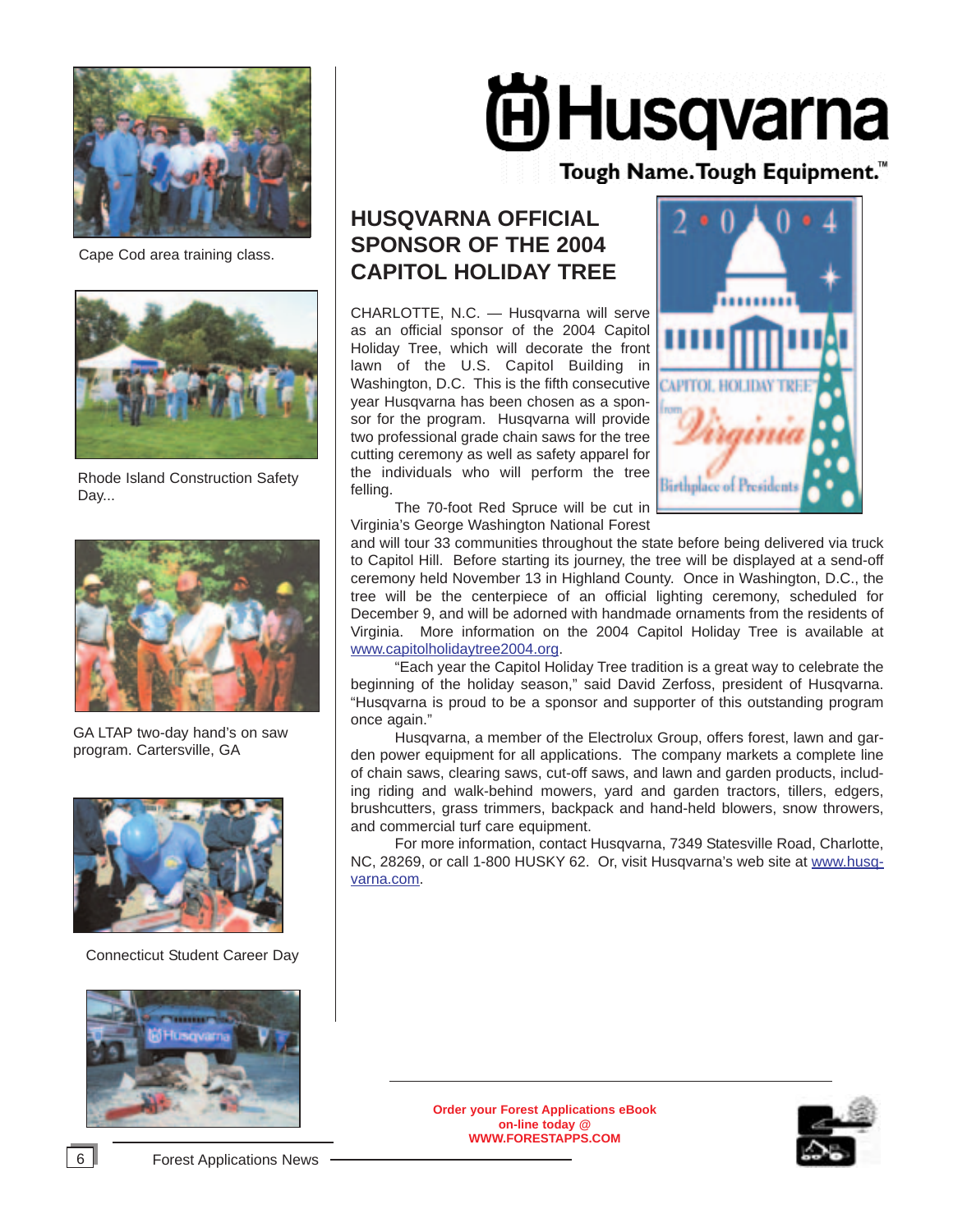

**Tim Ard's Schedule**

**Check the Website for upto-date schedule listings**

Itinerary: Tim Ard As of 31 October, 2004

| <b>Nov 2004</b><br>$1 - 5$<br>16-17<br>29-30 | VDOT Training program - Blackstone, VA<br>GA LTAP 2-day program - Tifton, GA<br>GA LTAP Demos - Stockbridge and<br>Gainesville, GA |
|----------------------------------------------|------------------------------------------------------------------------------------------------------------------------------------|
| Dec 2004<br>$7-9$<br>tive)                   | Santa Clara County Saw Training - CA (tenta-                                                                                       |
| <b>Jan 2005</b><br>11-14<br>18-21            | MWCD -Ohio<br>SWFWMD - Brooksville, FL                                                                                             |
| <b>Feb 2005</b><br>$12 - 13$<br>22           | Cattlemen's Association Meeting - Columbus,<br>GA (Husqvarna) (Tentative)<br>Demo - Birmingham, AL (Husqvarna)                     |
|                                              |                                                                                                                                    |

## **Important .....**

#### **Keep your Forest Applications News coming…**

On the top of page one - check your printed mailing label. On the top line will be a date. The date indicates your subscription's end. If that date is past or you do not have a date listed it's time to renew your subscription to the News.

The Forest Applications News will continue to be available to readers *free of charge* on our Forest Applications Training website and also in the printed version mailed to your address *for four editions* following you attending one of our demonstrations or training programs.

After being on the mailing list for four editions, you make the selection to continue receiving the news for the following three years at a nominal fee of \$10.00 for a total of twelve editions – only \$.84 per issue. Your three-year subscription totaling \$10.00, is payable by check, cashiers check, or money order to Forest Applications Training, Inc. **You can also now pay by Credit Card from the eStore on our website at www.forestapps.com.**

……………………………………………………………… **Don't miss the News!**

**If you haven't** -- check out the Forest Applications website. You will find updated calendar events, special articles, up to date news, online newsletter... E-mail your questions, techniques, training interests and ideas of articles you would like to see in the news. All at http://www.forestapps.com e-mail: info@forestapps.com

| State________________ Zip_______________--_-__-                                                        |  |
|--------------------------------------------------------------------------------------------------------|--|
|                                                                                                        |  |
| Mail with \$10.00 payment to: Forest Applications<br>Training, Inc., PO Box 1048, Hiram, GA 30141-1048 |  |

Have you tried one or all of the products we show in the News? Husqvarna Saws, Oregon Chain and Bars, PFERD Files, PFERD Chain Sharp/SharpForce, See Clear?

Send us a note and let us know what you think!

E-mail us at info@forestapps.com